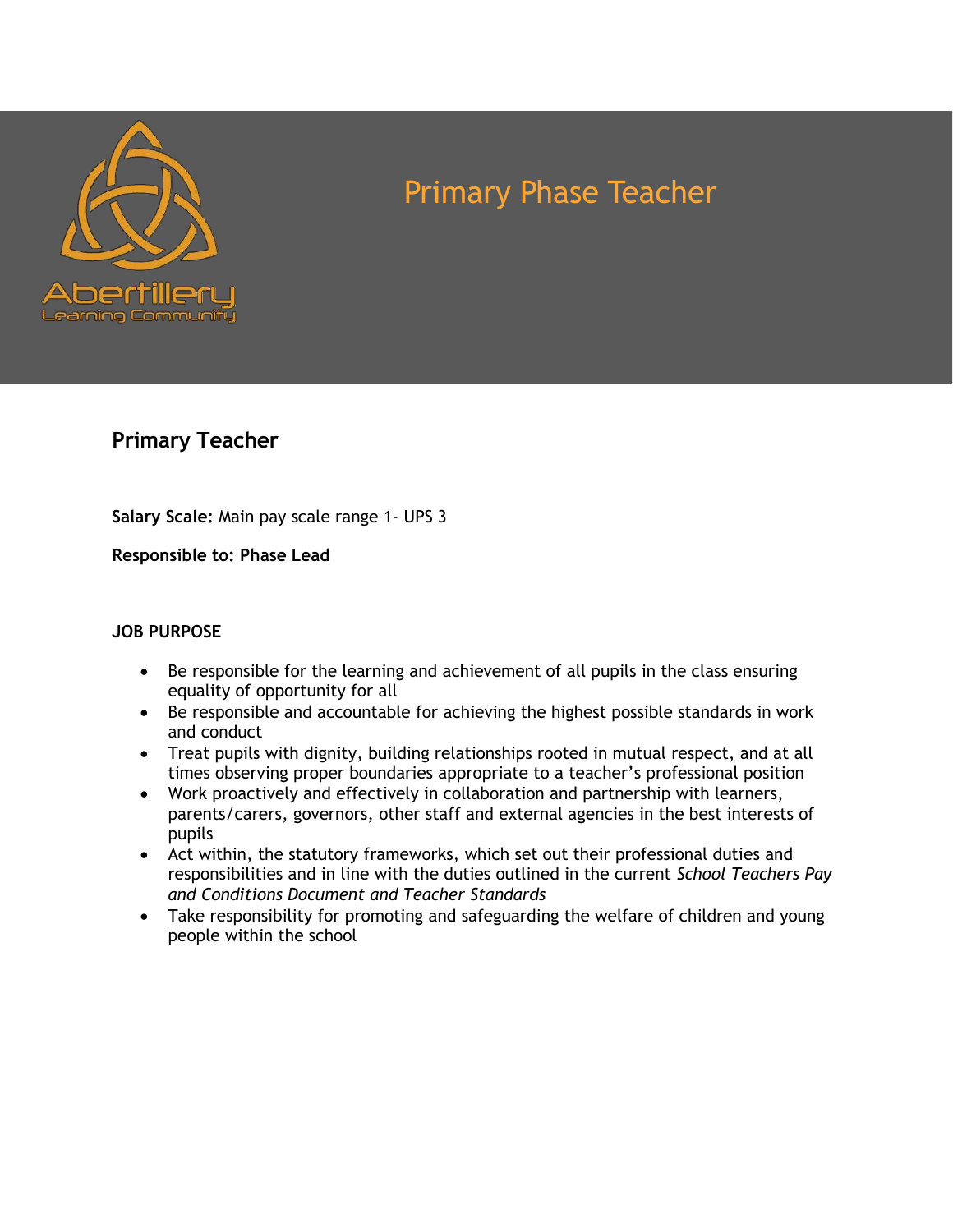#### **KEY RESPONSIBILITIES**

All teachers are required to carry out the duties of a schoolteacher as set out in the current *[School Teachers Pay and Conditions](https://www.education.gov.uk/publications/) Document.* Teachers should also have due regard to the Professional Standards. Teachers' performance will be assessed against the teacher [standards](https://www.education.gov.uk/publications/standard/publicationDetail/Page1/DFE-00066-2011) as part of the appraisal process as relevant to their role in the school.

#### **Teaching**

- Deliver the curriculum as relevant to the age and ability group/subject/s that you teach
- Be responsible for the preparation and development of teaching materials, teaching programmes and pastoral arrangements as appropriate
- Be accountable for the attainment, progress and outcomes of pupils' you teach
- Be aware of pupils' capabilities, their prior knowledge and plan teaching and differentiate appropriately to build on these demonstrating knowledge and understanding of how pupils learn
- Have a clear understanding of the needs of all pupils, including those with special educational needs; gifted and talented; EAL; disabilities; and be able to use and evaluate distinctive teaching approaches to engage and support them
- Demonstrate an understanding of and take responsibility for promoting high standards of literacy including the correct use of spoken English (whatever your specialist subject)
- If teaching early reading, demonstrate a clear understanding of appropriate teaching strategies e.g. systematic synthetic phonics
- Use an appropriate range of observation, assessment, monitoring and recording strategies as a basis for setting challenging learning objectives for pupils of all backgrounds, abilities and dispositions, monitoring learners' progress and levels of attainment
- Make accurate and productive use of assessment to secure pupils' progress
- Give pupils regular feedback, both orally and through accurate marking, and encourage pupils to respond to the feedback, reflect on progress, their emerging needs and to take a responsible and conscientious attitude to their own work and study
- Use relevant data to monitor progress, set targets, and plan subsequent lessons
- Set homework and plan other out-of-class activities to consolidate and extend the knowledge and understanding pupils have acquired as appropriate
- Participate in arrangements for examinations and assessments within the remit of the *School Teachers' Pay and Conditions Document*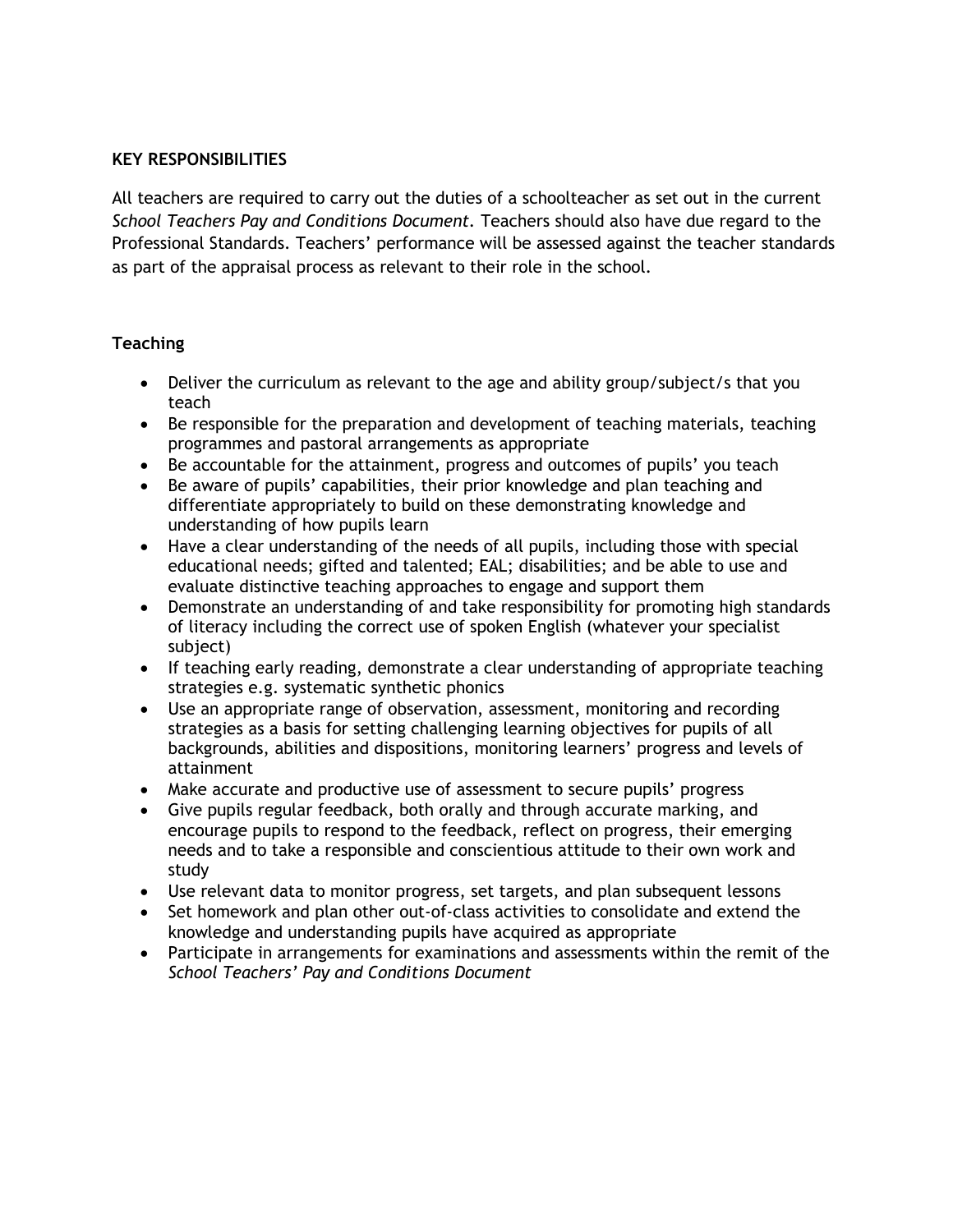#### **Behaviour and Safety**

- Establish a safe, purposeful and stimulating environment for pupils, rooted in mutual respect and establish a framework for discipline with a range of strategies, using praise, sanctions and rewards consistently and fairly
- Manage classes effectively, using approaches which are appropriate to pupils' needs in order to inspire, motivate and challenge pupils
- Maintain good relationships with pupils, exercise appropriate authority, and act decisively when necessary
- Be a positive role model and demonstrate consistently the positive attitudes, values and behaviour, which are expected of pupils
- Have high expectations of behaviour, promoting self-control and independence of all learners
- Carry out playground and other duties as directed and within the remit of the current *School Teachers' Pay and Conditions Document*
- Be responsible for promoting and safeguarding the welfare of children and young people within the school, raising any concerns following school protocol/procedures

#### **Team working and collaboration**

- Participate in any relevant meetings/professional development opportunities at the school, which relate to the learners, curriculum or organisation of the school including pastoral arrangements and assemblies
- Work as a team member and identify opportunities for working with colleagues and sharing the development of effective practice with them
- Contribute to the selection and professional development of other teachers and support staff including the induction and assessment of new teachers, teachers serving induction periods and where appropriate threshold assessments
- Ensure that colleagues working with you are appropriately involved in supporting learning and understand the roles they are expected to fulfil
- Take part as required in the review, development and management of the activities relating to the curriculum, organisation and pastoral functions of the school
- Cover for absent colleagues within the remit of the current *School Teachers' Pay and Conditions* document

#### **Fulfil wider professional responsibilities**

- Work collaboratively with others to develop effective professional relationships
- Deploy support staff effectively as appropriate
- Communicate effectively with parents/carers with regard to pupils' achievements and well-being using school systems/processes as appropriate
- Communicate and co-operate with relevant external bodies
- Make a positive contribution to the wider life and ethos of the school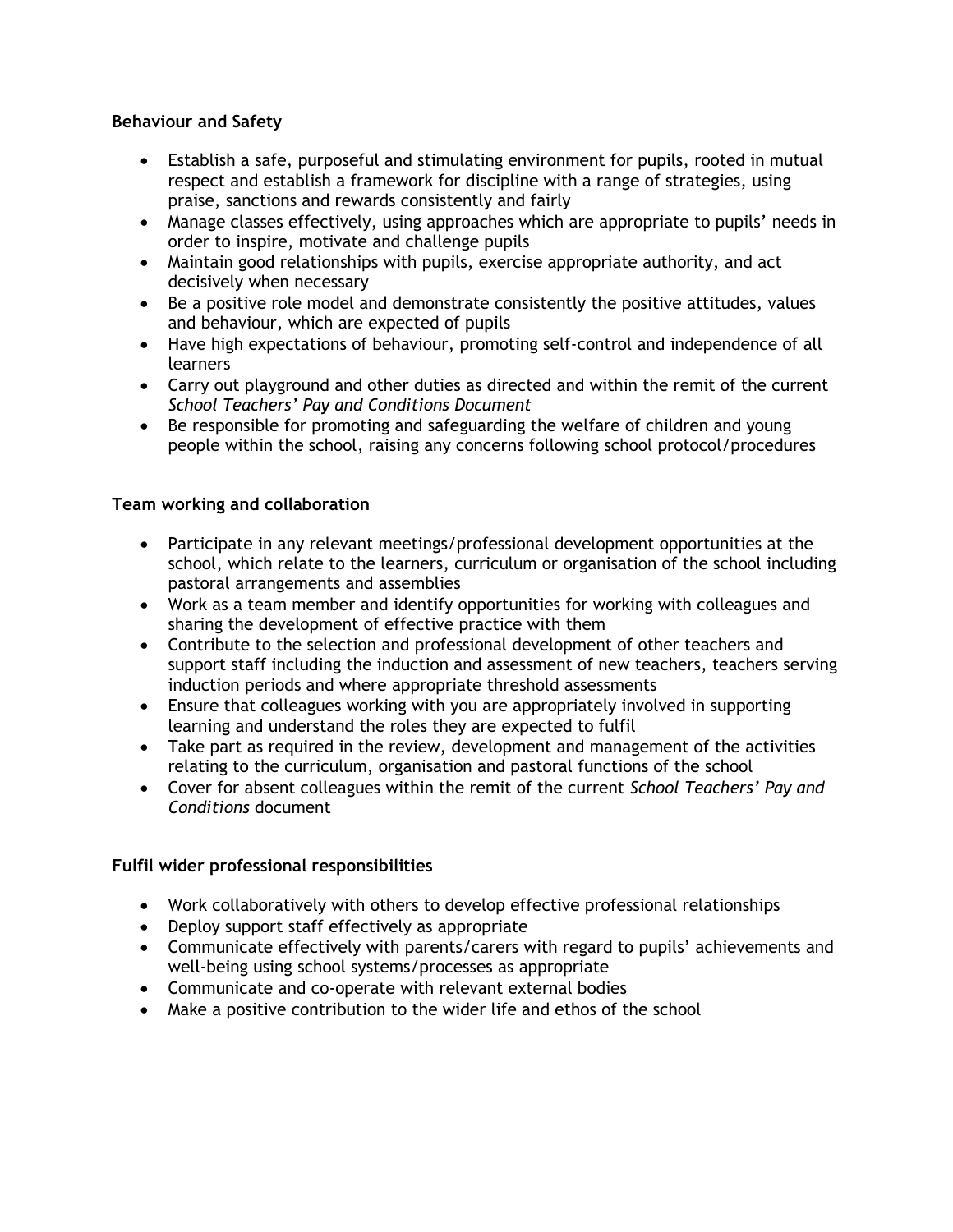#### **Administration**

- Register the attendance of and supervise learners, before, during or after school sessions as appropriate
- Participate in and carry out any administrative and organisational tasks within the remit of the current *School Teachers' Pay and Conditions Document*

#### **Professional development**

- Regularly review the effectiveness of your teaching and assessment procedures and its impact on pupils' progress, attainment and wellbeing, refining your approaches where necessary responding to advice and feedback from colleagues
- Be responsible for improving your teaching through participating fully in training and development opportunities identified by the school or as developed as an outcome of your appraisal
- Proactively participate with arrangements made in accordance with the Appraisal Regulations 2012

#### **Other**

- To have professional regard for the ethos, policies and practices of the school in which you teach, and maintain high standards in your own attendance and punctuality
- Perform any reasonable duties as requested by the headteacher

#### **Safeguarding:**

The Abertillery 3-16 Learning Community is committed to safeguarding and promoting the welfare of pupils and young persons at all times. All Teachers are responsible for promoting and safeguarding the welfare of all pupils for whom he/she is responsible, or with whom he/she comes into contact, in accordance with the Learning Community's policy. The successful candidate will be required to undergo an Enhanced Disclosure from the Criminal Records Bureau.

#### **Equalities**

The postholder will be responsible for ensuring compliance with the Equalities Act 2010.